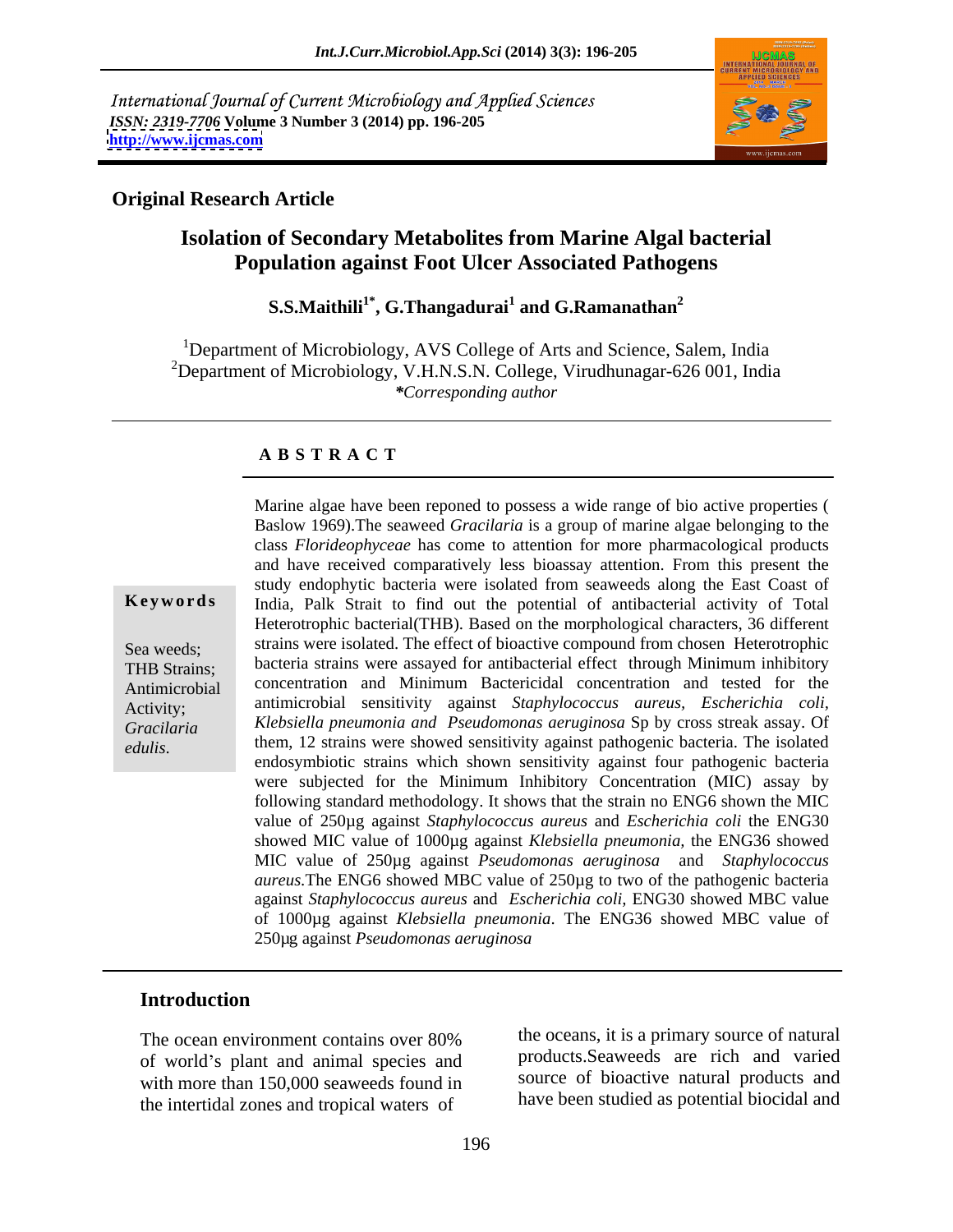pharmaceutical agents. In recent years, pharmacological assays (Paul et al., there are numerous reports of macro algae 1987). The production of inhibitory derived compounds that have a broad substances from seaweeds was noted as range of biological activities such as antibacterial, antifungal, antiviral, studies have been carried out to detect and antineoplastic, antifouling, anti extra antimicrobial compounds from inflammatory, antitumor, cytotoxic and marine algae of all three groups *viz*. antimitotic activities. Presently seaweeds constitute commercially important marine Chlorophyceae. Seaweeds provide an renewable resources which are providing excellent source of bioactive compounds valuable ideas for the development of new such as arytenoids, dietary fiber, protein, drugs against cancer, microbial infections essential fatty acids, vitamins and and inflammations. The marine biotopes minerals). In the present investigation an contain an unmatched metabolic and attempt has been made here to find out the organism diversity. (*ESF Marine Board Feasibility Study Group Report* December *Gracilaria edulis (*Boobathy *et al*.,2010) 2001). The marine environment is a rich The production of inhibitory substances source of both biological and chemical from seaweeds was noted as early as in diversity and has been the source of unique chemical compounds with the potential for industrial development as pharmaceuticals, cosmetics, nutritional algae of all three groups *viz.* supplements, molecular probes, fine Rhodophyceae, Phaeophyceae and chemicals and agro chemicals. The Chlorophyceae. Seaweeds provide an objective of the present study is to bring excellent source of bioactive compounds into limelight the potential activities of the such as arytenoids, dietary fiber, protein, crude extracts of these algae and to exploit these untapped resources in various ways minerals). In the present investigation an for the benefit of the man kind. In recent attempt has been made here to find out the years, a significant number of novel bioactivities of protein from sea weed, metabolites with potent pharmacological properties have been discovered from the

Seaweeds offer a wide range of problem. Infectious agents are associated therapeutic possibilities both internally with amputation of the infected foot if not and externally. Sea weeds are extensive treated promptly. Infection with profile source of secondary metabolites. More than 600 secondary metabolites have increase the duration of hospital stay and been isolated from marine algae. Although a majority of these (about 60%) are and mortality. People with diabetes terrenes, but some fatty acids are also develop foot ulcers because of neuropathy common (20%) with nitrogenous (sensory, motor, and autonomic deficits), compounds. M any of these compounds are bioactive and have been extensively may be from acute mechanical or thermal studied using bioassays and

pharmacological assays (Paul *et al*., 1987).The production of inhibitory substances from seaweeds was noted as early as in 1917. Since then, numerous marine algae of all three groups *viz*. Rhodophyceae, Phaeophyceae and essential fatty acids, vitamins bioactivities of protein from sea weed, 1917. Since then, numerous studies have been carried out to detect and extra antimicrobial compounds from marine algae of all three groups *viz*. Rhodophyceae, Phaeophyceae and essential fatty acids, vitamins and *Gracilaria edulis (*Boobathy *et al*., 2010).

marine organisms. The state of the state of the state of the state of the state of the state of the state of the state of the state of the state of the state of the state of the state of the state of the state of the state major medical, social and economic treated promptly. Infection with multidrug-resistant organisms may cost of management, as well as morbidity and mortality.People with diabetes ischaemia, or both. The initiating injury trauma or from repetitively or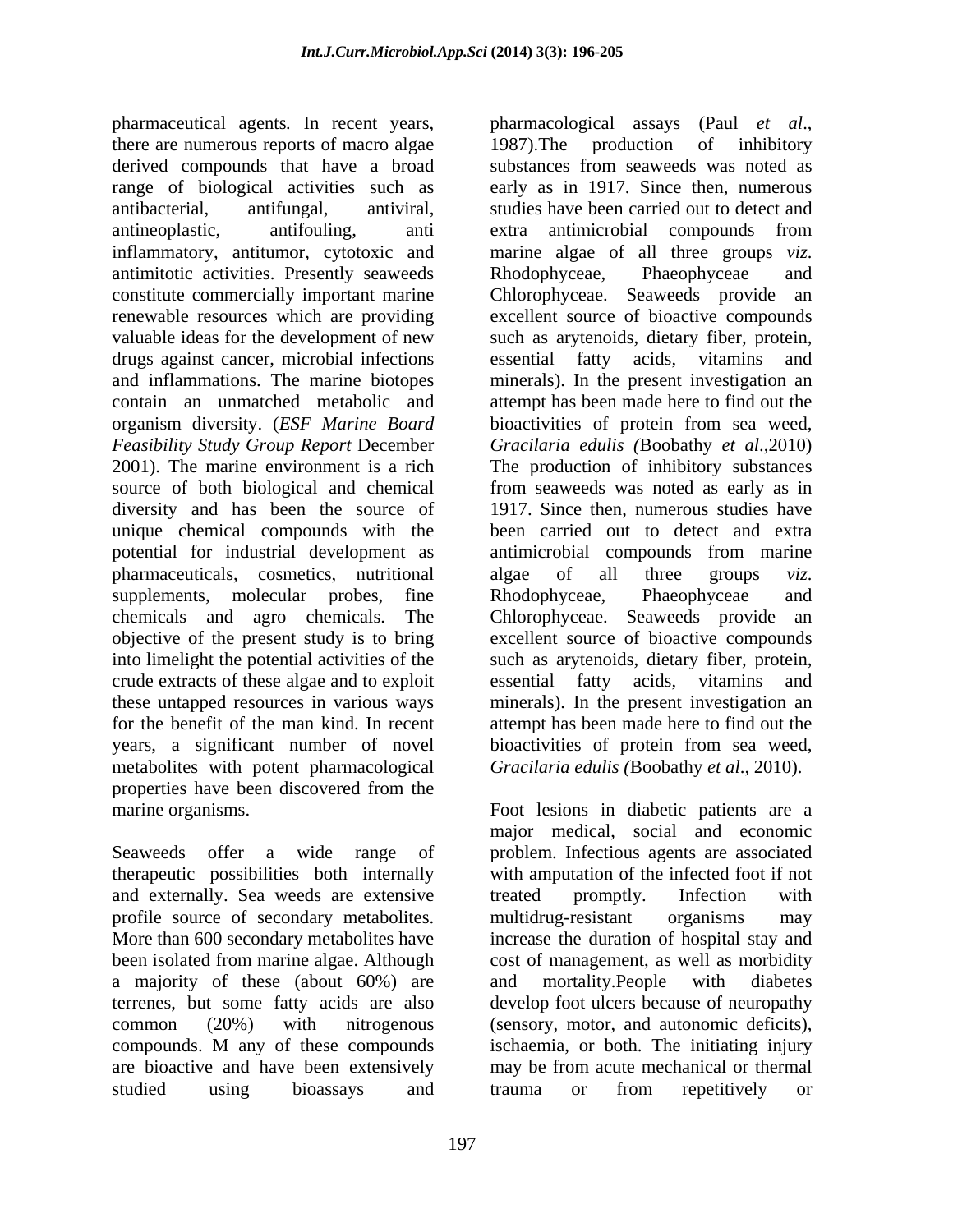continuously applied mechanical stress. **Materials and Methods** Patients with clinically significant limb ischaemia should be assessed by a vascular surgeon to determine the need for angioplasty, stenting, or femorodistal bypass. When infection complicates a foot pathogens. Tissue specimens are strongly preferred to wound swabs for wound THB strains. cultures. Antimicrobial therapy should be guided by culture results, and should aim **Isolation of Endophytic Organisms** to cure the infection, not to heal the

Secondary metabolites produced by with the Zobell marine agar medium. The endophytes usually produce the enzymes bacterial species enumerated on the Zobell necessary for the colonization of plant marine 2216e (Hi-media) agar medium tissues. It was demonstrated that most were counted and the total number of endophytes are able to utilize, at least *in-* bacterial counts was expressed as Colony *vitro,* most plant cell components. Most of investigated endophytes utilize xylan and pectin, show lipolytic activity and produce non-specific peroxidase ,chitinase and **pathogens** gluconase

The discovery, development and clinical ulcer associated pathogens were isolated use of antibiotics during the  $20<sup>th</sup>$  century by using selective media. The chosen decreased substantially the morbidity and mortality from bacterial infections. Marine staining and biochemical test. (Bergey's bacteria being a heterotrophy with simple cell multiplication process, which can be cultivated in large amounts inexpensively. This has prompted the present study, to asses the possible utilization of associated bacteria as resources, to meet the sufficient following cross streak assay method using supply of desired metabolites. The present 36 different THB strains against foot ulcer investigation was initiated to screen the associated pathogen via, *Staphylococcus*  antibacterial efficacy of marine algae aureus. Escherichia coli. Klebsiella associated bacterial population against the *pneumoniae* and *Pseudomonas* continuously applied mechanical stress. **Materials and Methods**<br>
Patients significations and the second by a packing significant fines<br>
behind the second by the second by the second by the state of the state<br>
results are t

### **Description of the Study Area**

ulcer, the combination can be limb or life-<br>latitude of 790 44'10" N and longitude of threatening. Infection is defined clinically,  $79^010'45''E$ . *Gracillaria edulis* species of but wound cultures reveal the causative seaweeds were collected during month of Thondi is situated in the Palk Strait region of Tamil Nadu. The study area lies in the (July 2013) for the isolation of endophytic THB strains.

### **Isolation of Endophytic Organisms**

wound. 1 gm of fresh sea weeds species were aseptically weighed, washed thrice with sterilized distilled water and were plated marine 2216e (Hi-media) agar medium Forming Unit (CFU).

### **Isolation of Foot ulcer associated pathogens**

The fresh Pus swab samples were collected in a sterile container. The foot isolates were identified using standard manual Holt et al., 1994).

### **Antibacterial sensitivity assay**

foot ulcer pathogens and the isolated arruginosa. Single streak of the isolated The antagonistic activity was tested by *aureus, Escherichia coli, Klebsiella pneumoniae and Pseudomonas aeruginosa.* Single streak of the isolated strains was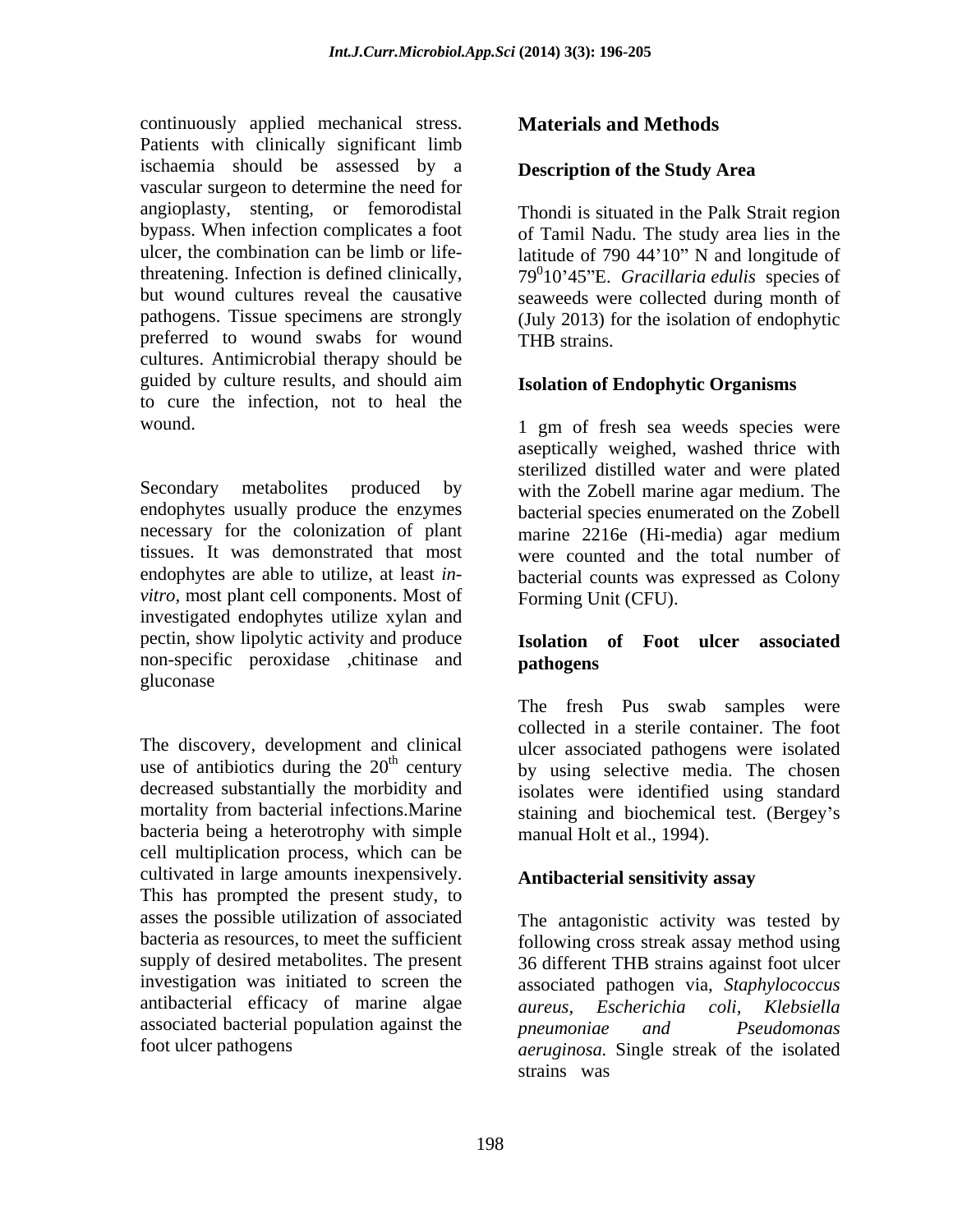done on sterile Muller Hinton Agar plates **Results and Discussion** followed by overnight culture of foot ulcer associated pathogens were streaked at perpendicular to the original streak of endosymbiont from the marine algae isolates and incubated at 37±2°C. *Gracillaria. edulis* and all of them have Bacterial strains showed maximum been tested for the antimicrobial inhibitory effect against tested pathogens sensitivity against *Staphylococcus aureus,* were subjected for mass cultivation in *Escherichia coli, Klebsiella pneumoniae* broth and was filtered by using Millipore *and Pseudomonas aeruginosa* sp by cross filter. Filtrate was mixed with equal streak assay. Of them, twelwe strains were volume of ethyl acetate (v/v) in separating shown sensitivity against four pathogenic funnel and shaken well and then allowed to stand without any disturbance for 15 minutes. After that, the lower aqueous The isolated endosymbiotic strains which phase was discarded and the upper solvent phase was concentrated in a vacuum bacteria were subjected for the Minimum evaporator at room temperature for 24 hr Inhibitory Concentration (MIC) assay by to obtain powder form of crude extract and following standard methodology. It shows

concentration of extracts (63, 125, 250, showed MIC value of 1000µg against 500, 1000, 1500, 2000µg) was prepared with Dimethyl sulphoxide (DMSO) and showed MIC value of 250µg against mixed with 0.5ml of nutrient broth. 50µl *Pseudomonas aeruginosa* and of bacterial inoculums serves as positive Staphylococcus aureus. The ENG6 control. Nutrient Broth alone served as showed MBC value of 250µg to two of the negative control. Whole setups in pathogenic bacteria against duplicates were incubated at 37°C for 48 hours. The MIC was the lowest *coli,* ENG30 showed MBC value of concentration of the extract that did not 1000µg against *Klebsiella pneumonia*. The permit any visible growth after 24 hours of ENG36 showed MBC value of 250µg incubation and it was examined on the basis of turbidity.

To avoid the possibility of part of the biosphere and contain the most misinterpretations due to the turbidity of ancient and diverse forms of life. The endo insoluble compounds, the minimum symbiotic heterotrophic bacteria have been bactericidal concentration (MBC) was isolated from sea weed species. Foot determined by sub culturing the MIC lesions in diabetic patients are a major dilutions on to the sterile agar plates. The medical, social and economic problem. lowest concentration of the extracts which The presence of microorganisms in a inhibits the growth of tested bacteria are wound, however, does not in itself define a

# **Results and Discussion**

About 36 bacterial strains were isolated as been tested for the antimicrobial bacteria.

stored in a refrigerator for further analysis that the strain no ENG6 shown the MIC value of 250µg against *Staphylococcus*<br>For MIC determination 0.5 ml of various aureus and *Escherichia coli* the ENG30 shown sensitivity against four pathogenic bacteria were subjected for the Minimum value of 250µg against *Staphylococcus aureus* and *Escherichia coli* the ENG30 *Klebsiella pneumoniae,* the ENG36 *Pseudomonas aeruginosa* and *Staphylococcus aureus.* The ENG6 pathogenic bacteria against *Staphylococcus aureus* and *Escherichia*  against *Pseudomonas aeruginosa*

observed and tabulated. clinical infection. It is important to The world's oceans comprise the largest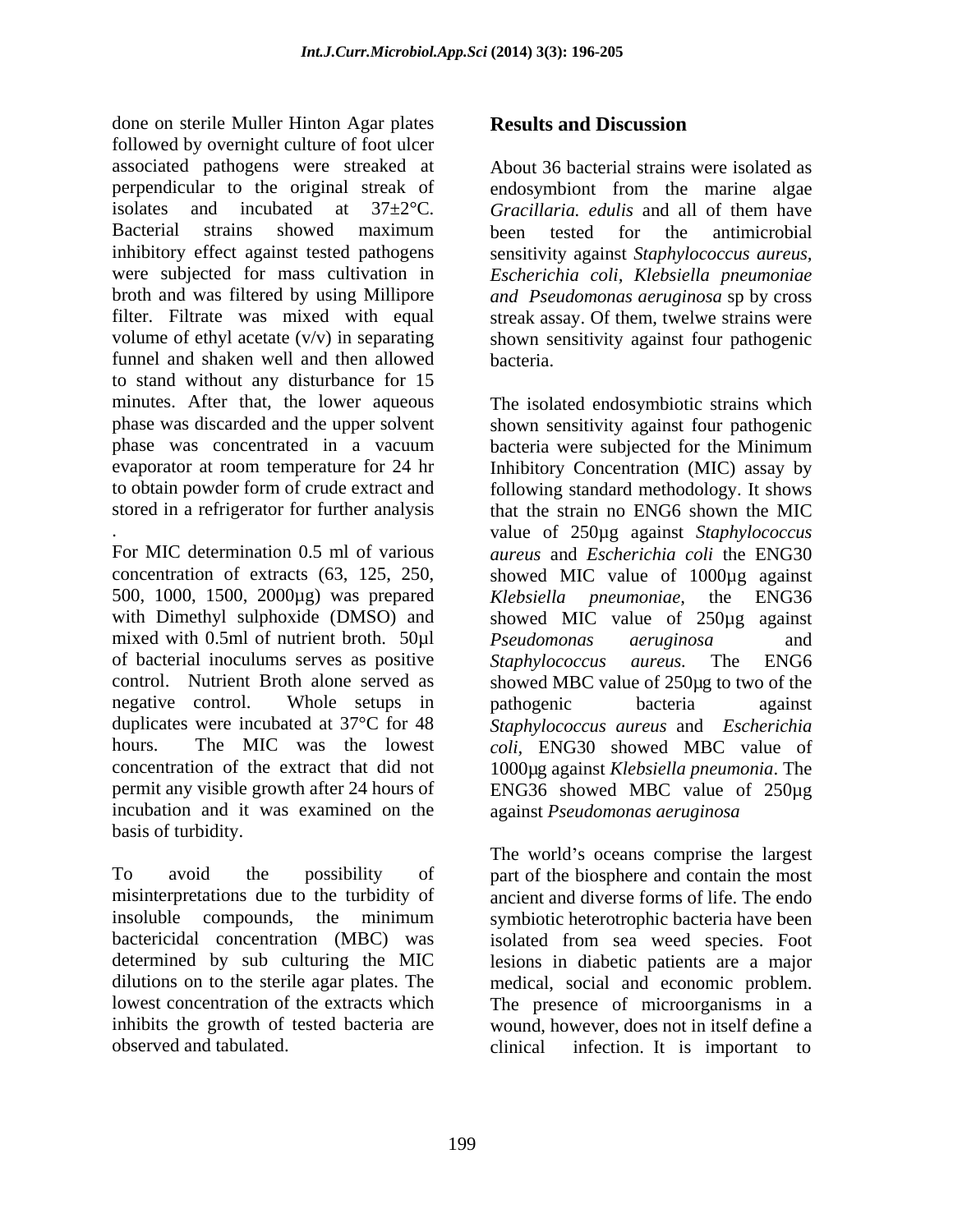**Table.1** Cross streak assay method against diabetic foot ulcers sample associated pathogens

| Endophytic<br>Bacterial<br>Strain No | $\sum_{i=1}^{n}$ Escherichia coli $\sqrt{\frac{Pseudomonas}{Pseudomonas}}$ Klebsiella | Foot ulcer bacterial pathogen |                  |                                 |
|--------------------------------------|---------------------------------------------------------------------------------------|-------------------------------|------------------|---------------------------------|
|                                      |                                                                                       | aeruginosa pneumoniae         |                  | Staphylococcus<br><i>aureus</i> |
| ENG1                                 |                                                                                       | $\sim$                        | $+$              | $\sim$ $-$                      |
|                                      |                                                                                       |                               |                  |                                 |
| ENG <sub>6</sub>                     | $+$                                                                                   | $\sim$ $ \sim$                | $+$              |                                 |
| ENG <sub>10</sub>                    |                                                                                       |                               | $\sim$           | $\sim$ $-$                      |
| ENG <sub>11</sub>                    |                                                                                       |                               | $\sim$ $-$       | $\sim$                          |
|                                      |                                                                                       |                               |                  |                                 |
| ENG <sub>15</sub>                    |                                                                                       | $\sim$                        | $+$              |                                 |
| ENG <sub>17</sub>                    | $+$                                                                                   | $\sim$                        | $\sim$           | $\sim$ $-$                      |
| <b>ENG 20</b>                        | $\sim$                                                                                | $\sim$ $ \sim$                | $\sim$ $-$       | $+$                             |
| ENG <sub>25</sub>                    |                                                                                       |                               |                  |                                 |
|                                      | $+$                                                                                   | $\sim$                        | $\sim$           | $\sim$ $-$                      |
| ENG26                                | $+$                                                                                   | $\sim$                        | $\sim$ 100 $\mu$ | $\sim$ $ \sim$                  |
| <b>ENG 30</b>                        | $+$                                                                                   | $\sim$                        | $\sim$           | $+$                             |
| <b>ENG 35</b>                        |                                                                                       |                               |                  |                                 |
|                                      |                                                                                       | $+$                           | $\sim$ $-$       |                                 |
| <b>ENG 36</b>                        |                                                                                       | $+$                           | $\sim$ $-$       |                                 |

ENG – Endophytic Gracillaria;<br>[+] present of activity.;<br>[-] absent of activity.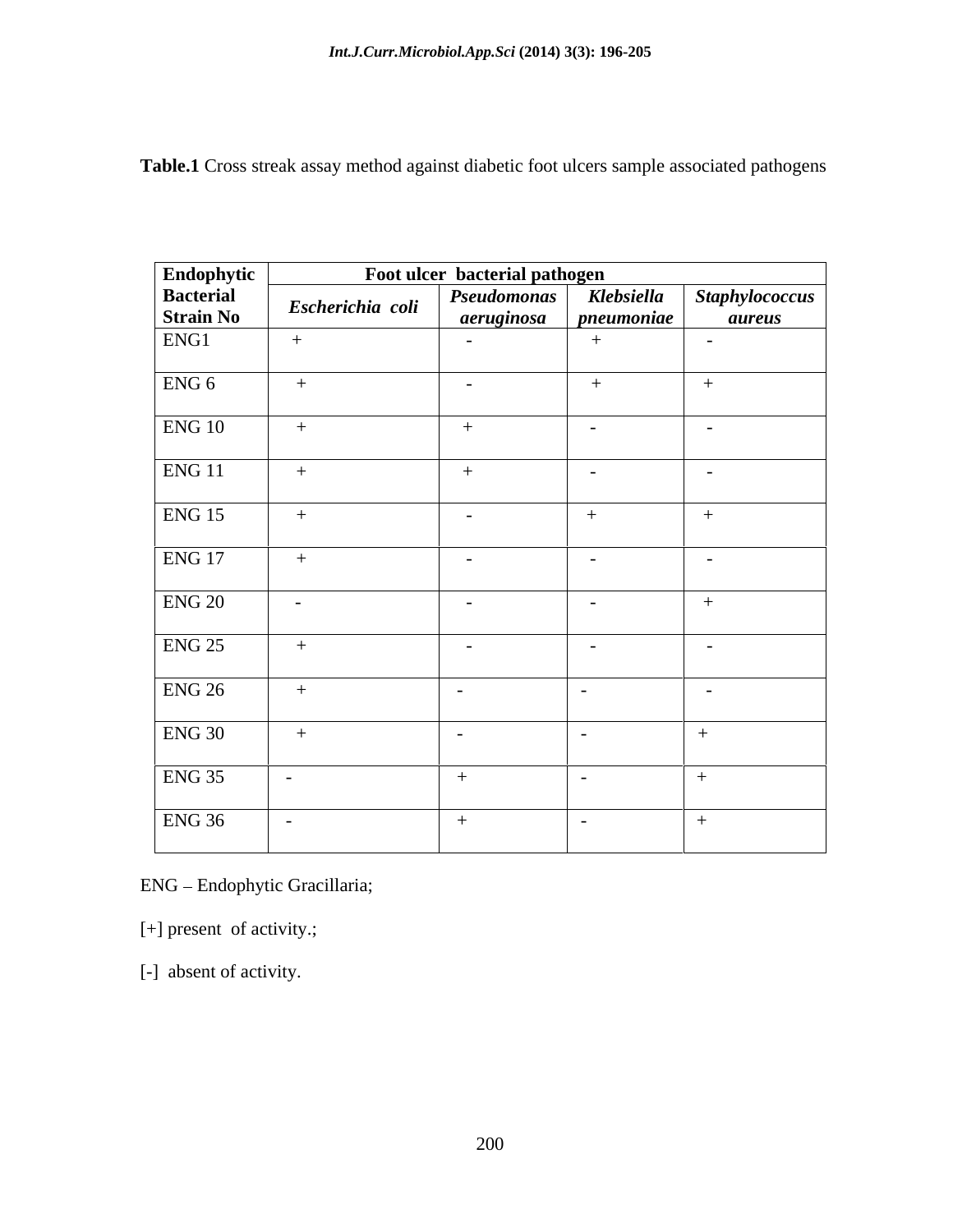

**Figure.1** The Picture Showing MBC For Against Diabetic Foot Ulcer Associated Pathogens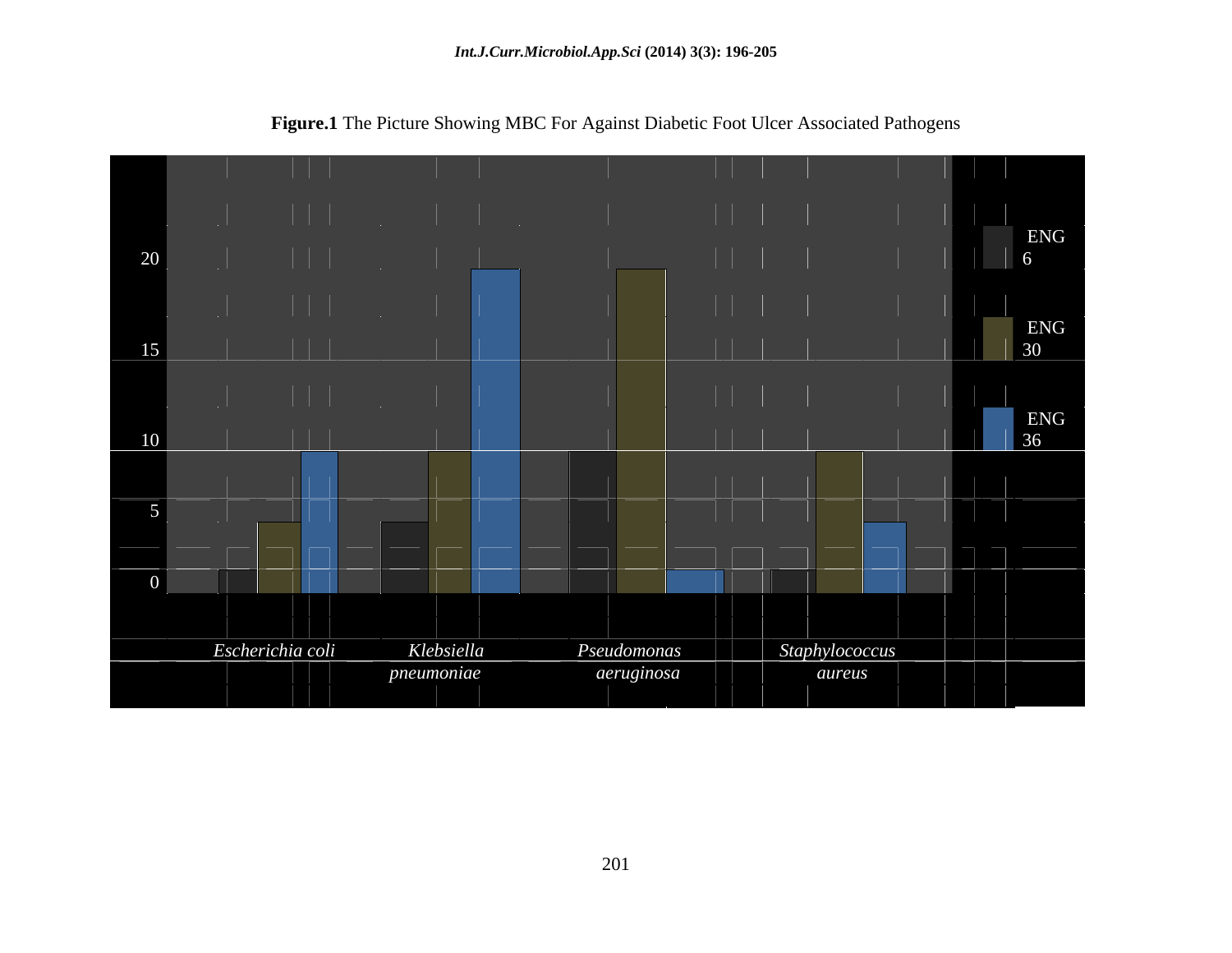| <b>Strain Number</b>                        | $\vert$ 2000µg $\vert$ | $1000\mu g$       | $500\mu g$ | $250\mu g$ | $125\mu g$ | $63\mu$ g   |
|---------------------------------------------|------------------------|-------------------|------------|------------|------------|-------------|
| Escherichia coli                            |                        |                   |            |            |            |             |
|                                             | $\sim$ $-$             | $\sim$ $-$        | $\sim$ $-$ | $\sim$ $-$ |            | $+ +$       |
| $\frac{\text{ENG } 6}{\text{ENG } 30}$      | $\sim$ $ \sim$         |                   | $\sim$     |            | $++$       | $+++$       |
| <b>ENG 36</b>                               | $\sim$ $  \sim$        | $\sim$ $ \sim$    |            |            | $++$       | $+++$       |
|                                             |                        |                   |            |            |            |             |
| Pseudomonas                                 |                        |                   |            |            |            |             |
|                                             |                        |                   |            |            |            |             |
| ENG 6<br>ENG 30<br>ENG 36<br>Klebsiella     | $\sim$                 |                   |            |            | $++$       | $+++$       |
|                                             | $\sim$ $ \sim$         |                   | $++$       | $+++$      | $+++++$    | $+++++$     |
|                                             |                        | $\sim$ 100 $\sim$ | $\sim$ $-$ | $\sim$ $-$ |            |             |
|                                             |                        |                   |            |            |            |             |
| $ $ pneumoniae                              |                        |                   |            |            |            |             |
|                                             | $\sim$                 | $\sim$            | $\sim$     |            |            |             |
| ENG <sub>6</sub><br>ENG <sub>30</sub>       | $\sim$                 | $\sim$            |            | $++$       | $+++$      | $++++$      |
|                                             | $\sim$ $\sim$          |                   | $+ +$      | $+++$      | $++++$     | $+ + + +$   |
|                                             |                        |                   |            |            |            |             |
|                                             |                        |                   |            |            |            |             |
| ENG 36<br>Staphylococcus<br>aureus<br>ENG 6 |                        |                   |            |            |            |             |
|                                             | $\sim$                 | $\sim$ $-$        | $\sim$ $-$ | $\sim$ $-$ |            | $+ +$       |
| <b>ENG 30</b>                               | $\sim$ $\sim$          | $\sim$            |            | $++$       | $++++$     | $+ + + + +$ |
| <b>ENG 36</b>                               | $\sim$ $-$             | $\sim$ $-$        | $\sim$     |            |            | $++$        |

#### **Table.2** Minimum inhibitory concentration test

**ENG Endophytic** *Gracilaria;* **-** : Absence of Growth; **+** : Presence of Growth

**++** : Medium Growth; **+++** : Large Growth; **++++** : Very Large Growth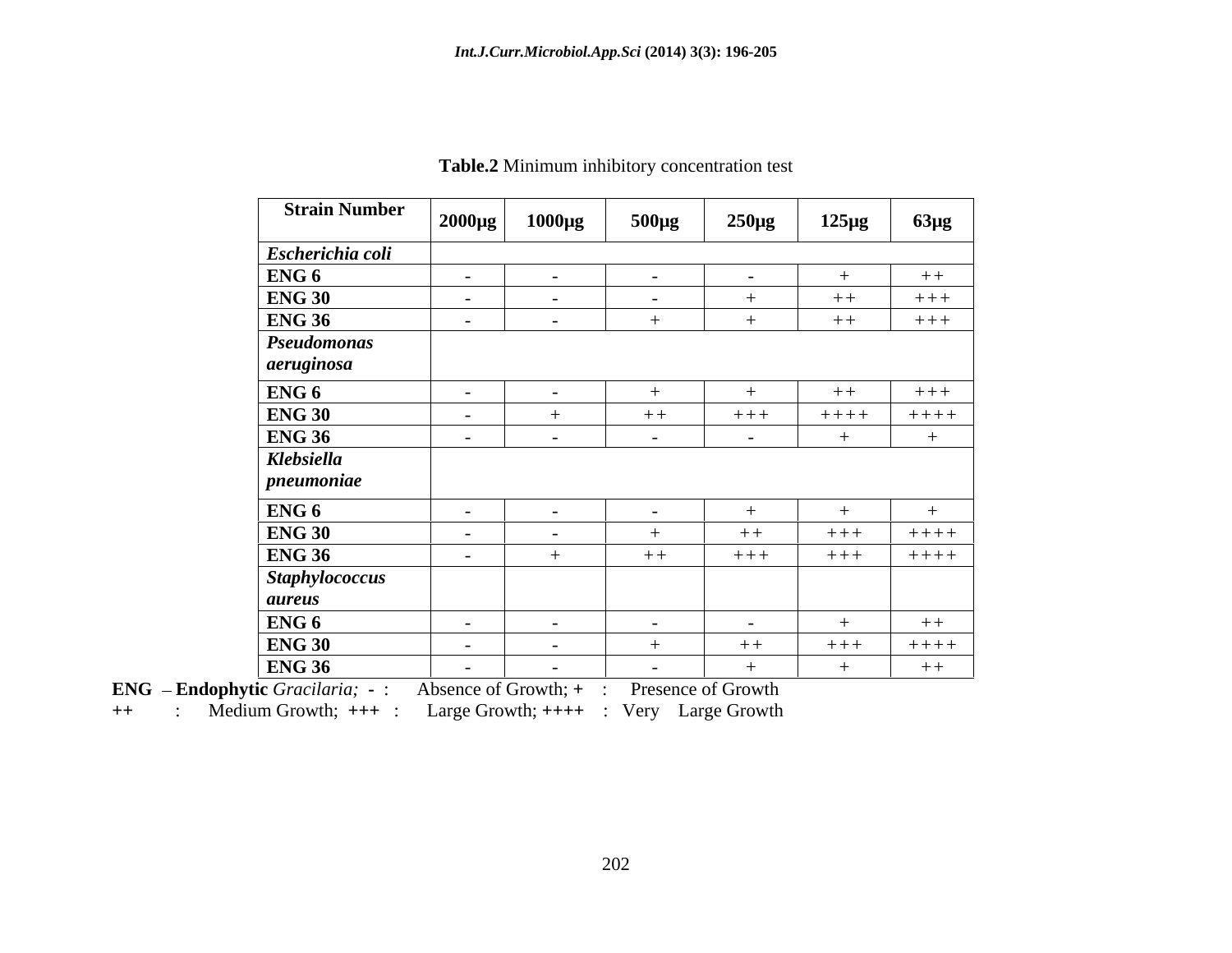recognize that there is a spectrum, or endophytic bacteria from seaweeds and continuum, of disease (Williams *et al.*, complete structural elucidation of the 2004). Infectious agents are associated potential metabolites will also been with amputation of the infected foot if not focused in future treated promptly. Reducing the initial bacterial pathogens in foot ulcers is of prime importance in an attempt to improve the Life of the person. The authors are thankful to the authorities

Hence the present study was undertaken to Salem, Tamil Nadu, India and V.H.N.S.N. produce valuable secondary metabolites College, Virudhunagar for providing from the marine algae against foot ulcer associated pathogens. Based on the morphological characters, 36 strains were **References** isolated and all of them have been tested for the antimicrobial sensitivity against *Staphylococcus aureus, Escherichia Coli, Klebsiella pneumonia and Pseudomonas aeruginosa* by cross streak assay. Generally, the endophytic bacteria isolated from seaweeds showed maximum sensitivity against several human bacterial Narayanan2002. Seaweeds. Indian pathogens. Moreover, the bioactive Journal of marine Vol. 3, No. 2, pp. compounds from endophytic bacteria showed maximum sensitivity with Ara J, Sultana V, Ehteshamul-Haque S, minimum concentration than the bioactive Atharand M, Oasim R 2002. compounds from epiphytic bacteria of other biological origin. The earliest marine macroalgae from Karachi coast. Bull. bio active compounds were isolated from endosymbionts of sponges. A wide range Asad, RajuSukla, Manish2012.Ndm-1 of chemical and functional diversity has producing Enterobacter been observed among bioactive *loacae.Klebsiella* from Diabetic Foot compounds. Of the various chemical classes of compounds, polyketides, alkaloids, fatty acids, peptides and Sinha. Aravind Johnson 2011. terpenes are the most abundant ones. Majority of them show antimicrobial, antitumor and anticancer properties. 93.e2 Tritetracontane, Nonadecane, Docazane, Aseer Manilal, SugathanSujith, Indolirine, Trifluroaceticacid, n-octadecyl GeorgeSeghalKiran, Joseph Selvin, ester are highly abundant and have been ChippuShakir Ramakrishnan shown to be multifunctional. Triterpenes Gandhimathi. Mamkoottathil attract attention because of their biological activities of endosymbionts. Hence, steps <br>2009.Biopotentials Of Seaweeds have been undertaken to find out the Collected From Southwest Coast Of reason for the maximum activity of

complete structural elucidation of the potential metabolites will also been focused in future that the state of  $\mathcal{L}$  is the state of  $\mathcal{L}$ 

## **Acknowledgments**

of AVS College of Arts And Science, required facilities to complete this work.

# **References**

Albert G, Lina , Jean, Richard, Christophe, Combescure 2008. Virulence Potential of *Staphylococcus aureus* Strains Isolated From Diabetic Foot. Diabetes Ulcers CARE, VOLUME 31.

Ananadaraman,

Narayanan2002.Seaweeds. Indian 171–178.

- Atharand M, Qasim R 2002. Antibacterial activity of marine macroalgae from Karachi coast. *Bull. Polish Acad. Sci.,*50:199-206, b.
- producing *Enterobacter loacae,Klebsiella* from Diabetic Foot Ulcers. Asian Journal vol 3.
- Asha Konipparambil Pappu, Aprana Sinha, Aravind Johnson 2011. Microbiological profile of Diabetic Foot Ulcer.Calicut Medical Journal,
- 93:e2. Aseer Manilal, SugathanSujith, GeorgeSeghalKiran, Joseph Selvin, ChippuShakir Ramakrishnan Gandhimathi, Mamkoottathil Velayudhan Nataraja Panikkar, 2009.Biopotentials Of Seaweeds Collected From Southwest Coast Of Indian Journal Of Marine Sciencea.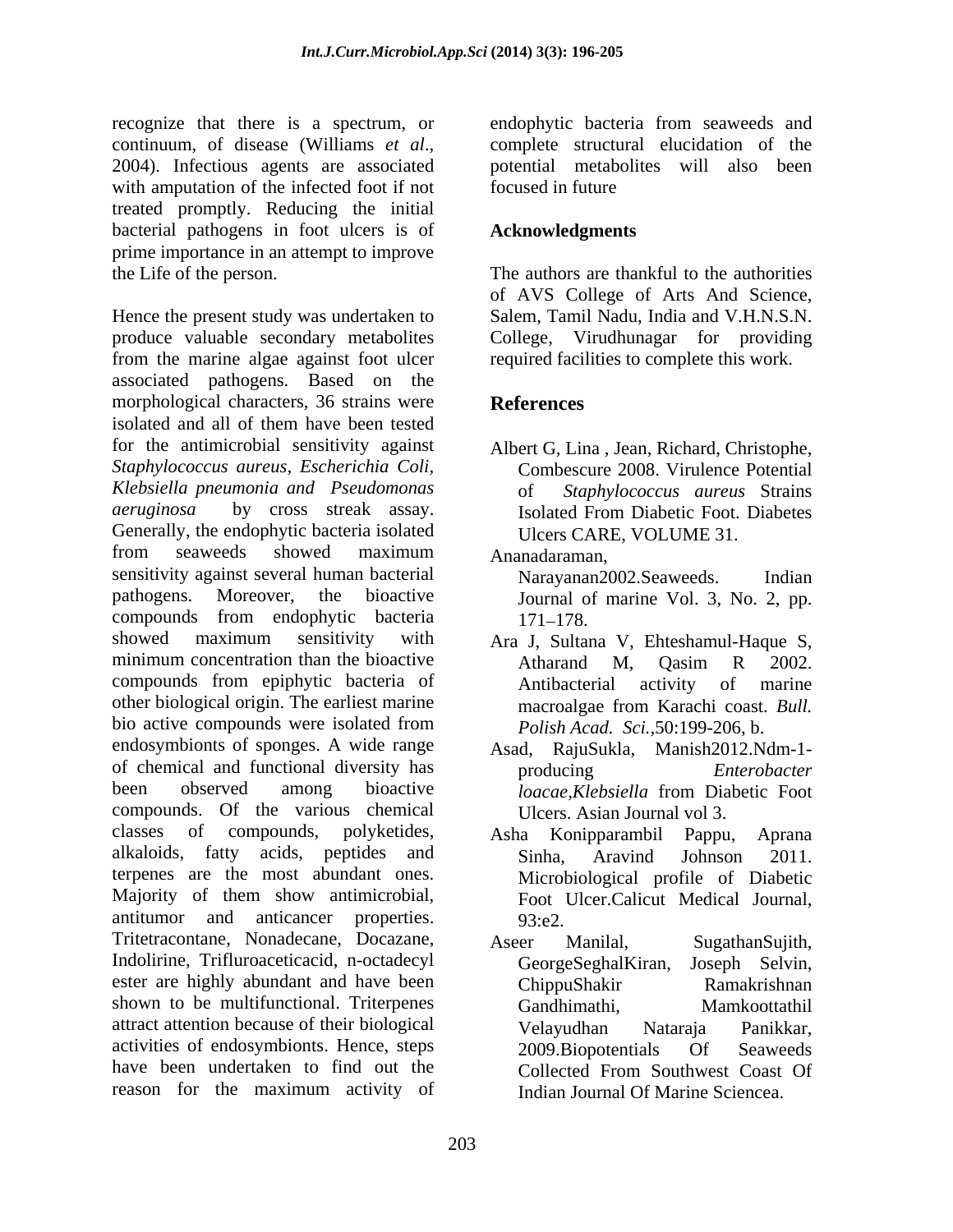- Atif Sitwat F, Devid, Jones 2011. Study of Chennubhotla VSK, Kaladharan P,
- Baslow M.H. \969. *Marine Pharmacology.*
- 
- Bauer AW, Kirby WMM, Sheris JC, and Das B, Srinivas KVNS susceptibility testing by standardized single disk method. American Journal
- Boobathy S, Soundarapandian P, Prithivraj 2010.Biochemical Characterization of *Gracilaria edulis* 1EASMA Institute
- Buriyo AS and Kivaisi AK 2003. Haji H, Shan, Rajat2009.Diabetic foot Harvested along the Tanzanian Coast
- 
- Catherine Liu, Arnold Bayer, Sara E, 682 014, India Indian J. Fish., 473: Cosgrove 2011. Clinical Practice Guidelines by the Infectious Diseases Society of America for the Treatment *Staphylococcus aureus* Infections in Guidelines  $2:103-107$ .
- antibiotic Suscebility in Patients having Diabetic Foot Infection.Asian MS1992 Seasonal variation in Journal of Pharmaceutical and Clinical Research Vol 5. The Contract Contract Grailariaedulis Green General Contract Contract Contract Contract Contract Contract Contract Contract Contract Contract Contract Contract Contract Contract Contract Contract Contract C The Williams & Wilkims Co. Ltd., Lakshadweep.seaweed res. *utiln.*, Baltimore, Maryland 142:109-113. Chennubhotla VSK, Kaladharan P, Kaliaperumal N and Rajagopalan MS1992 Seasonal variation in production of cultured seaweed *Grailariaedulis* Gmelin silvainminicoylagoon Lakshadweep.seaweed 142:109-113.
	- Turck M 1966. Antibiotics 1992.Dihydroxysterols from the Das B, Srinivas KVNS 1992.Dihydroxysterols from the marine red alga, *Gracilaria edulis. Phytochemistry.*, 31, 4731-4373.
	- of Clinical Pathology. 45: 493-496 Friedlander MN, Weintraub A, Freedman M and Gunasundari V GW1996. Fish as potential Protein Isolated from Seaweed, *Rhodophyta* culture. Aquaculture., J , Sheer Z , Snovsk JS and Kissil GW1996. Fish as potential biocontrollers of *Gracilaria Rhodophyta* culture*. Aquaculture.,* 145:*113-118.*
	- of Technology, KPM Complex, Aravakurichy, Current *Research Journal of Biological Sciences.,*21: 35- 37, 2010 ISSN: 2041-077© Maxwell Scientific organization,. *Fitoterpia.*,79: 374-377. Freile-pelegrinY, Robledo D, Chom-bacob MJ and Orlega-morales BO2009. Anti leishmanial properties of tropical marine algae extracts.
	- Standing Stock, Agar Yield and ulcers and invitro antibiotic activity. Properties of *Gracilaria salicornia* Diabetes Research and Clinical Practice 95 2012 153 – 161.
- *Botany Department, University of* Ivan Gomez, Felix L, Figueroab and *Dares Salaam, P.O. Box 35060, Dar es Salaam, Tanzania* Western Indian Ocean *J. Mar. Sci.,* Vol. 2, No. 2, pp. Gracilariachilensis under naturasolar 171 178, 2003©WIOMSA. radiation in an estuary in southern Capo TR, Jaramillo JC, Boyd AE, Chile Nancy Ulloaa, Viviana Morales Lapointe BE and Serafy JE 1999 Received 29 July 2004; received in sustained High Yields Of *Gracilaria* **and Series** revised form. PirjoHuovinena C 2004. Photosynthesis of the red Received 29 July 2004; received in revised form.
	- rodophyta grown in intensive large- Kaladharan P*2000.*Artificial sea water for scale culture. *j.appl. phycol*., 143 147. Fisheries Research Institute, Cochin sea weed culture Central Marine 682 014, India Indian J. Fish., 473: 257-259,

of Methicillin-Resistant cultivation Of gracilariaedulis Gmelin Adults and Childrens. IDSA Lakshadweep. Seaweed res. Utiln., 14 Kaliaperumal N, Rajagopalan MS , Chennubhotla VSK 1992. Field silva in the lagoon minicoy Lakshadweep. Seaweed *res. Utiln.,*14 2:103 -107.